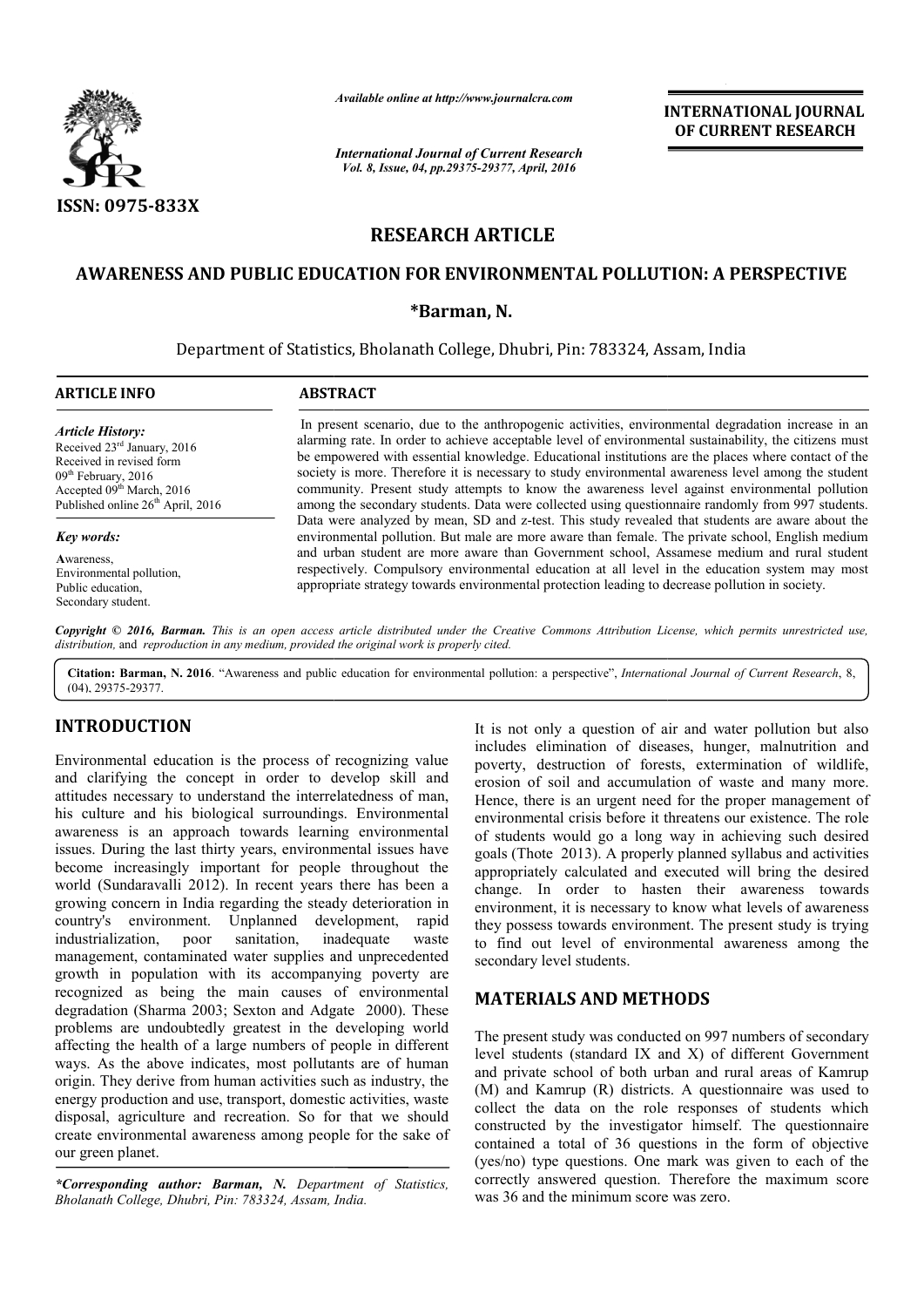| Category           | Group of students | No. of Students |
|--------------------|-------------------|-----------------|
| Medium of school   | Assamese          | 494             |
|                    | English           | 503             |
| Type of school     | Government        | 435             |
|                    | Private           | 562             |
| Gender of student  | Male              | 547             |
|                    | Female            | 450             |
| Locality of school | Urban             | 527             |
|                    | Rural             | 470             |

**Table 1. Categorisation of students according to different categories**

**Table 2. Number of students (N), value (M), standard deviation (SD) and Z-value of students of different catagory**

| Category           | N   | M     | <b>SD</b> | Calculated value of z | Table value of z at 5% level of Significance |
|--------------------|-----|-------|-----------|-----------------------|----------------------------------------------|
| Medium of Students |     |       |           |                       |                                              |
| Assamese           | 494 | 30.44 | 4.53      | 1.84                  | 1.96                                         |
| English            | 503 | 33.00 | 4.81      |                       |                                              |
| Type of school     |     |       |           |                       |                                              |
| Government         | 435 | 30.61 | 4.53      | 0.579                 | 1.96                                         |
| Private            | 562 | 32.78 | 4.79      |                       |                                              |
| Gender of students |     |       |           |                       |                                              |
| Male               | 547 | 34.82 | 5.17      | 0.824                 | 1.96                                         |
| Female             | 450 | 30.57 | 4.76      |                       |                                              |
| Locality of school |     |       |           |                       |                                              |
| Rural              | 470 | 31.10 | 4.76      | 1.78                  | 1.96                                         |
| Urban              | 527 | 36.46 | 5.25      |                       |                                              |

Random sampling technique was used to collect the data through questionnaire by visiting the respective school. The category-wise distributions of the students are presented as given in the Table 1. The obtained data were analyzed by using statistical tools viz. mean, standard deviation (SD) and z-test (Barman 2013). To do this SPSS-19 software was used.

#### **Hypothesis**

There will be no significance difference in environmental awareness ability between the students belonging to Assamese and English medium school, Government and private school, Male and Female students and rural and urban school students.

# **RESULTS**

From the present study, it is clear that 97.39% of students performing well (getting marks 50% and above) and only 2.61% of students are not performing well (getting marks below 50%) to achieve the basic knowledge in environmental education. The overall mean value of environmental awareness of students was found to be 30.71, which indicates a better level of environmental awareness. It is inferred from the table 2 that there is no significant difference between students belonging to Assamese and English medium school in their environmental awareness as the calculated value of z is smaller than the tabulated value at 5% level of significance. The mean value of English medium students is slightly higher which reveal that they have more environmental awareness. It is inferred from the Table 2 that there is no significant difference between students belonging to government and private school in their environmental awareness. However more awareness is observed in case of students studying in private school in comparison to students studying in Government school as their mean value is higher.

It is also reveal from the Table 2 that there is no significant difference between male and female students in their environmental awareness. From the mean value we observed that the environmental awareness of male students is superior to that of female students. When compared between rural and urban school students, the finding revealed that there is no significant difference between them in their environmental awareness. Higher mean value of urban school students indicates that they have more environmental awareness when compared with rural school students (Table 2).

## **DISCUSSION**

The present study thus provides us an insight to the level of environmental awareness among secondary level students. It is very much evident from the present study that secondary level students have fairly good environmental awareness. But a few of them are not having enough awareness. In the present study, male students, students from urban areas, students studied in private and English medium school have more environmental awareness than that of female students, students from rural areas, students studied in government and Assamese medium school respectively. English medium students had more environmental awareness in comparison to Assamese medium students which may be due to having more study materials including both national and international level publications in English medium. Male students are more aware about the environmental issues in comparison to female students because male students are normally so much attached with the society and actively participate in different social works. Again urban areas students are more aware about the environmental pollution. The reason behind this case may be the family background and educational qualification of the parents. Further parents of the students' studying in private schools are qualified and well established; hence they may have more awareness against the environmental degradation than that of